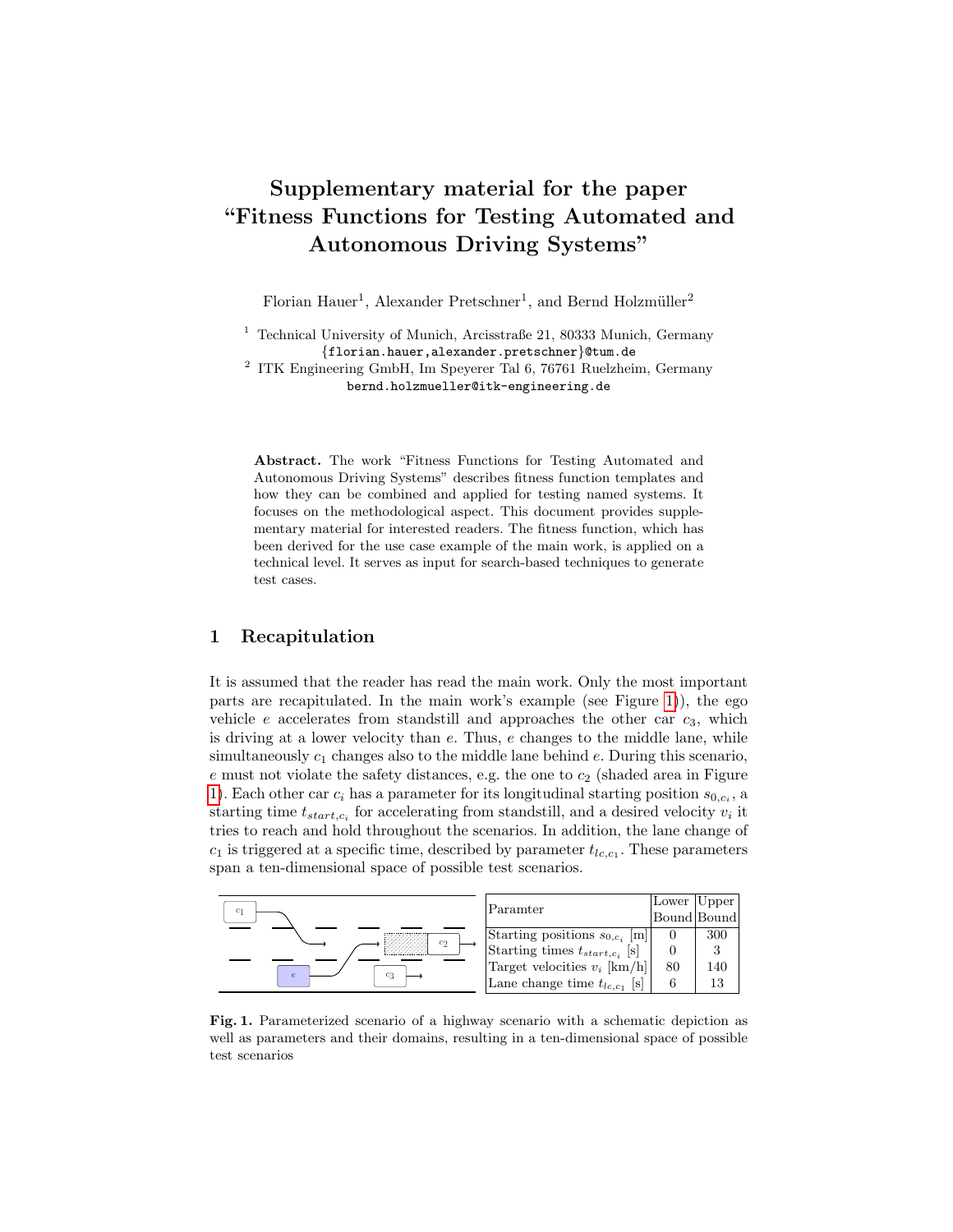#### 2 Florian Hauer, Alexander Pretschner, Bernd Holzmüller

In the main work, the following fitness functions for single- as well as multiobjective search have been derived with the help of the presented templates: The combined fitness function for single-objective search does look as following. Powers of ten are used as offsets  $o_i$ , e.g.  $o_1 = 10^3$  and  $o_2 = 10^4$ .

$$
f_{single} = \begin{cases} \alpha + o_4, & e \text{ does not change lanes} \\ \begin{cases} \beta + o_3, & s_{c_2}(t_{e, start}) < s_e(t_{e, start}) \\ \begin{cases} \gamma + o_2, & s_e(t_{c_1, start}) < s_{c_1}(t_{c_1, start}) \\ \begin{cases} \delta + o_1, & \text{not simultaneously} \\ \epsilon, & \text{otherwise} \end{cases} \end{cases}
$$

For an application of multi-objective search, the templates need to be changed, e.g.  $\epsilon$  only can be computed if all scenario-specific properties underlying the other templates are fulfilled.

$$
\widetilde{\epsilon} = \begin{cases} \infty, & \alpha + \beta + \gamma + \delta > 0 \\ \epsilon \end{cases}
$$

For the experiments,  $\infty$  is replaced by sufficiently large constant similar to  $o_i$ . By that, minimum and average fitness values of the optimization process can be shown. Preparing the other templates analogously yields the final vector of fitness values.  $\alpha$  stays unchanged as it does not depend on other templates.

$$
f_{multi} = [\alpha \quad \beta \quad \tilde{\gamma} \quad \tilde{\delta} \quad \tilde{\epsilon}]
$$

The presented parameterized scenario, which constitutes a search space, together with the fitness function(s) serve as input for search-based techniques to yield test cases.

#### 2 The System and the Experiment Setup

The widely used simulation tool CarMaker from IPG Automotive [\[5\]](#page-6-0) is used for experiment purposes. Its MATLAB Simulink [\[1\]](#page-6-1) API provided the means to connect the simulation with optimization, for which we used the single- and multi- objective optimizers of the MATLAB global optimization toolbox [\[2\]](#page-6-2). Note that the technological aspect is not the focus and more advanced techniques could be used. The population size is set to 60 and the number of generations to 15, resulting in 900 simulation executions, which means each system is tested in 900 test scenarios during the optimization. To show both the results of singleand multi-objective search, the first experiment will be conducted using singleobjective search, the second one using multi-objective search. For highlighting the difference of a faulty and a "correct" system, the first experiment will be done using a faulty one, the second using a "correct" one. The experiments were executed multiple times to rule out randomization effects, but only one experiment run is presented.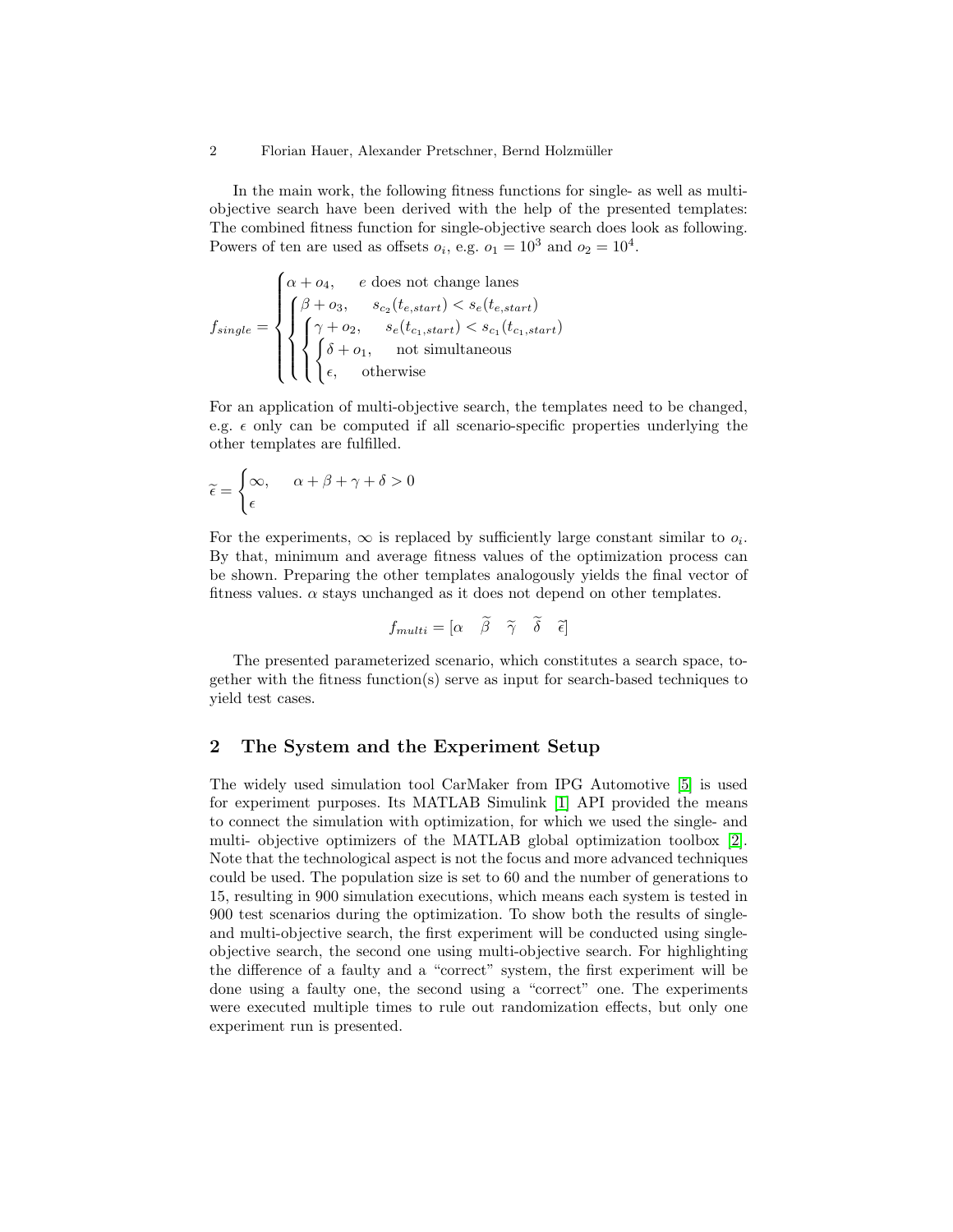#### 3 The System

The architecture of our demonstration system follows the general control paradigm, which contains the notions of sensing, long-term planning (or decisionmaking), short-term planning, tracking and actuation [\[9](#page-6-3)[,3,](#page-6-4)[4\]](#page-6-5). Sensors are not used for the purposes of this work. The quantities that would be provided by the sensors are directly fed from the simulation to the decision-making. The systeminternal control flow is depicted in Figure [2.](#page-2-0) The decision making computes whether a lane change is necessary or beneficial (using  $[8]$ ). If so, the best gap and timing between cars on the best lane is chosen. In the case that a previously chosen gap changes significantly, re-computation is tried. If the gap became infeasible, the lane change is aborted. In the next iteration, a new gap may be chosen.



<span id="page-2-0"></span>Fig. 2. System architecture overview

The short-term planning of longitudinal and lateral trajectories follows the concepts of a state-of-the-art approach [\[6](#page-6-7)[,7\]](#page-6-8) (see Figure [3\)](#page-3-0). This model predictive control approach first predicts the positions  $x_i$  and velocities  $v_i$  of surrounding cars  $c_i$  for each sample time step  $t_k$  over a short time horizon (cf. Figure [3\)](#page-3-0). For safety distance planning, a time gap  $\tau$  is used. The safety corridor for the lane change (dashed green lines) is bounded by the distance  $tg(v_i) = \tau \cdot v_i$  to the predicted positions  $x_i$  of other cars  $c_i$ . Quadratic optimization is used first to find a safe longitudinal and afterwards a safe lateral trajectory within these bounds and within the physical limitations of the ego car. The objective is to keep the velocity at each time step of the trajectory as close to the desired velocity of 120km/h and the acceleration as low as possible. The tracking of the trajectories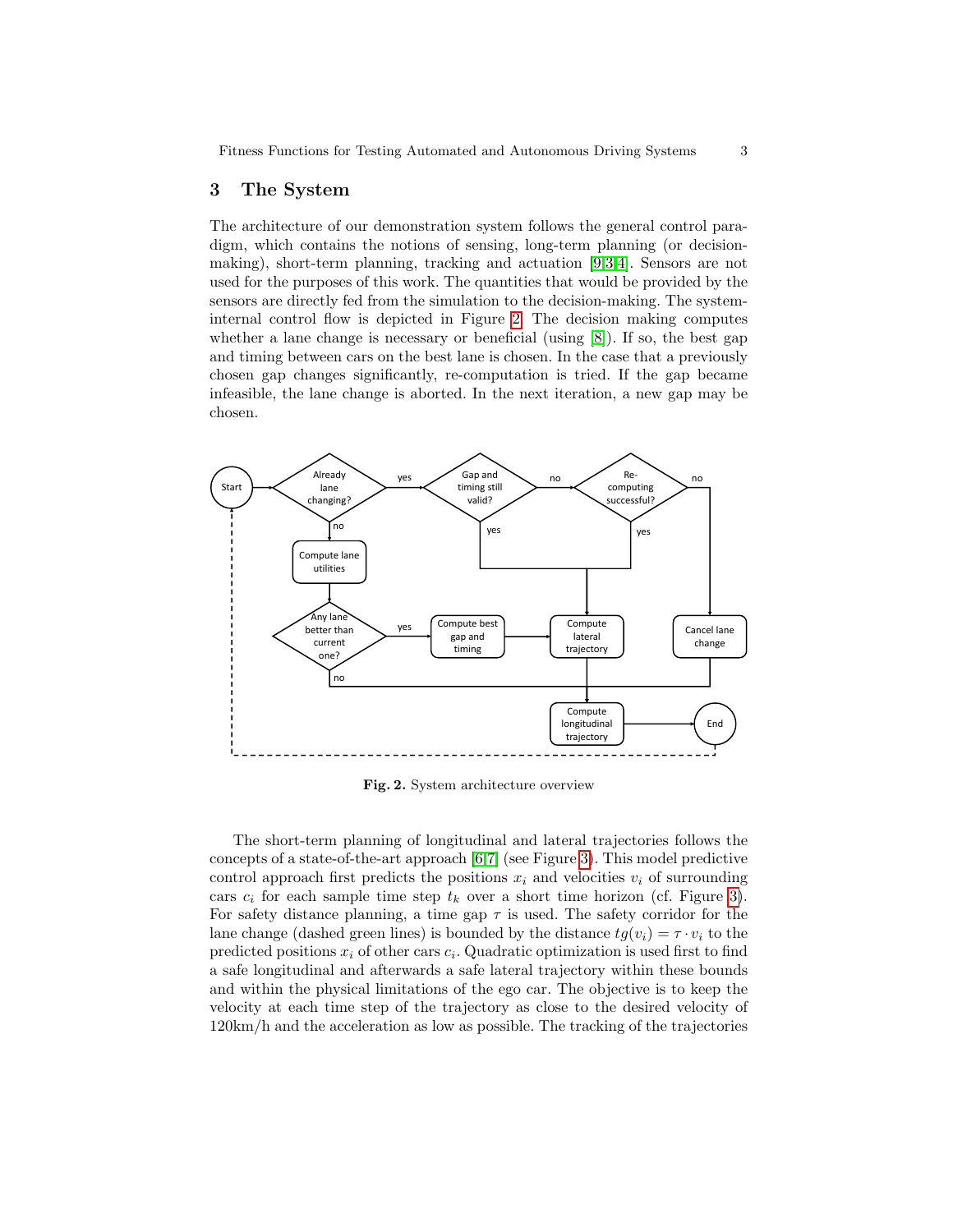#### 4 Florian Hauer, Alexander Pretschner, Bernd Holzmüller

is done by a PID controller for the longitudinal velocity, controlling the position of the gas and the brake pedal, and by a PI controller for the lateral position, controlling the steering wheel angle. Both are tuned for a physical model of a sports car with a weight of 1,410kg, length of 4.18m, width of 1.83m and height of 1.35m. The model is provided by CarMaker.



<span id="page-3-0"></span>Fig. 3. Schematic simplified depiction of the predicted positions  $x_i$  and time gaps  $tg(v_i)$ at a specific prediction time  $t_k$ 

## 4 The Results

For both experiments, we show the minimum and average fitness of the population (of the genetic optimization) at each iteration. However, for the multiobjective optimization, the sum of all fitness values  $x_i$  of the fitness value vector is used instead of a single value. For the identified worst-cases, the distance of the ego vehicle to  $c_2$  during the lane change of  $e$  is depicted, followed by the parameter values of the worst-cases.

#### 4.1 Results of the Single-Objective Search with a Faulty System

The course of the minimum and average fitness indicates that the way of combining the templates to a fitness function for single-objective search does not hinder the optimization to converge. In the worst-case, the ego vehicle approaches  $c_3$ and changes the lane behind  $c_2$ . Shortly after e started to change lanes, also  $c_1$ changes lanes. Since  $e$  drives at a greater velocity than  $c_2$ , it needs to slow down and adjust to the velocity of  $c_2$ . However, as depicted in Figure [4,](#page-4-0) the remaining buffer until the violation of the safety distance is negative from scenario time 9.6s on with the minimum at 10.9s. This means that in the worst-case, the ego vehicle violated the safety distance maximal by 8.21 meters (the fitness value is -8.21). The system showed faulty behavior.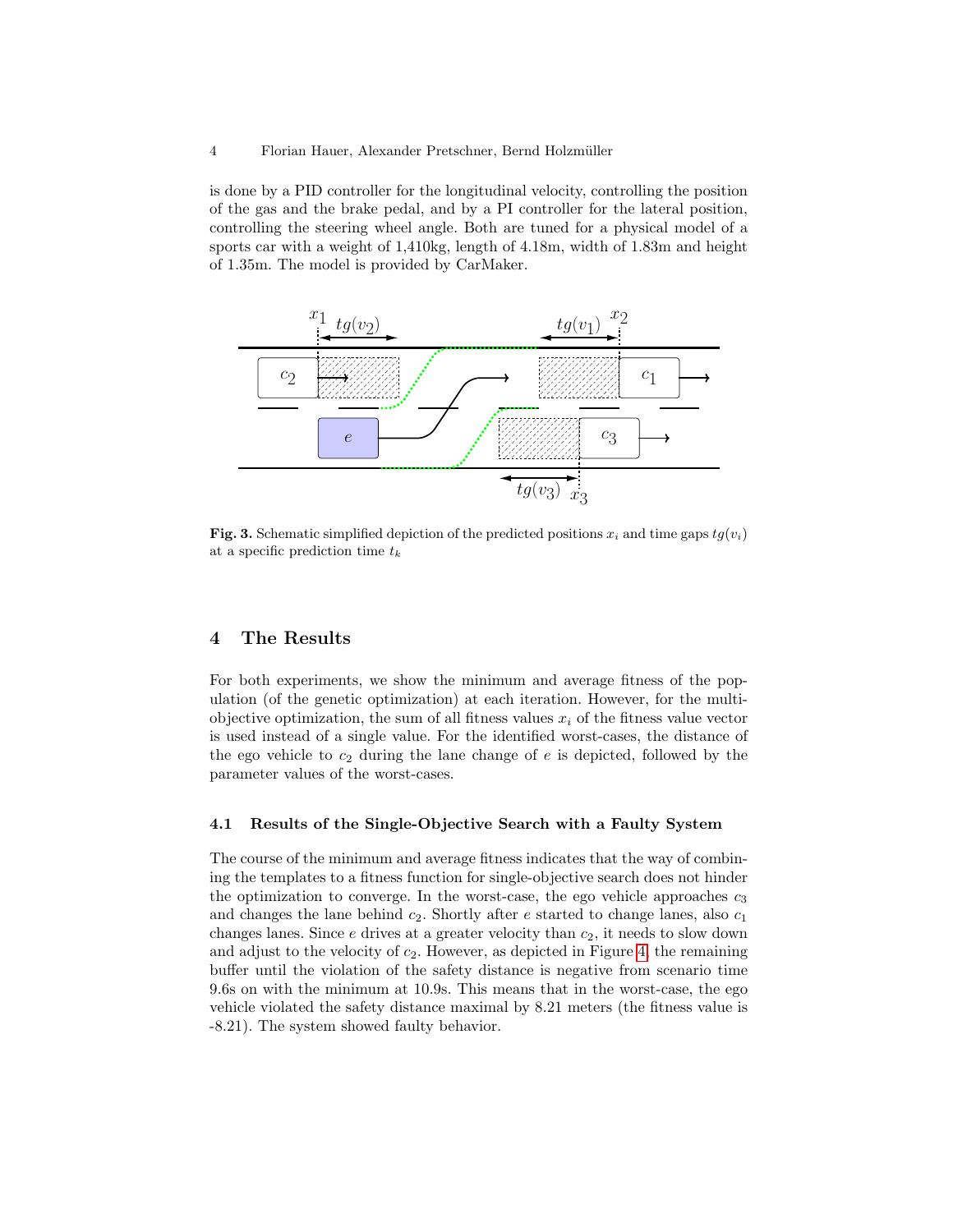#### 4.2 Results of the Multi-Objective Search with a "Correct" System

For the second experiment (see Figure [5\)](#page-5-0), the system internal computation of the safety distance is changed such that the system keeps a greater safety distance. Similar to above, the course of the minimum and average fitness shows convergence. Due to the large numbers, the fitness improvements at later stages are difficult to identify. Similar to the worst-case in the first experiment, also this time, the ego vehicle is driving faster than  $c_2$ . However, even in the worstcase scenario, the remaining buffer does not get negative. Instead, 6.23 meters of distance are kept in addition to the safety distance. Therefore, the system is believed to be safe. The array of fitness values  $x_i$  is  $[0 \ 0 \ 0 \ 0 \ 6.23]$ .





|  |  | $s_{0,c_1} = 4.700  t_{start,c_1} = 2.531 $ $v_1 = 24.439$ $ s_{0,c_2} = 94.100 t_{start,c_2} = 2.778 $                       |
|--|--|-------------------------------------------------------------------------------------------------------------------------------|
|  |  | $v_2 = 27.106$ $\begin{array}{ l} s_{0,c_3} = 25.764 & t_{start,c_3} = 0.364 & v_3 = 25.906 & t_{lc,c_1} = 8.059 \end{array}$ |

(b) Parameter values of the worst-case scenario of the first experiment

<span id="page-4-0"></span>Fig. 4. Results of the first experiment: Faulty system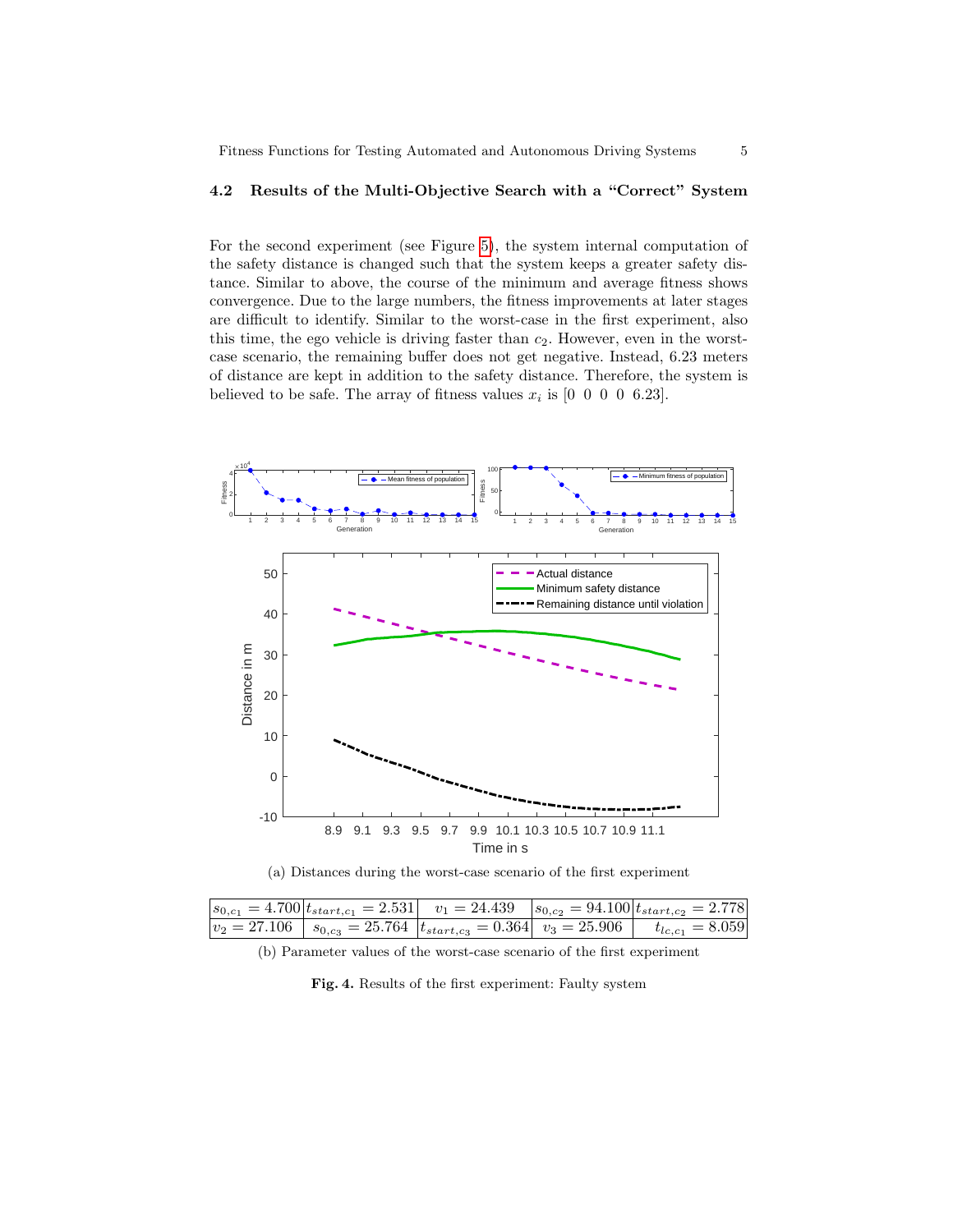

(a) Distances during the worst-case scenario of the second experiment

| $ s_{0,c_1}=26.979 t_{start,c_1}=1.842 $ $v_1=28.938$ $ s_{0,c_2}=108.094 t_{start,c_2}=2.373 $     |  |  |
|-----------------------------------------------------------------------------------------------------|--|--|
| $ v_2 = 33.634$ $ s_{0,c_3} = 102.413 t_{start,c_3} = 2.537 $ $v_3 = 30.678$ $ t_{lc,c_1} = 10.052$ |  |  |

(b) Parameter values of the worst-case scenario of the second experiment

<span id="page-5-0"></span>Fig. 5. Results of the second experiment: "Correct" system

## 5 Further comments

Videos that show the 3D animation of the worst-case scenarios can be found under the following URLs (the red car is the ego vehicle):

- Worst-case of experiment one with single-objective search and faulty system: <https://mediatum.ub.tum.de/1474288>
- Worst-case of experiment two with mutli-objective search and "correct" system: <https://mediatum.ub.tum.de/1474289>